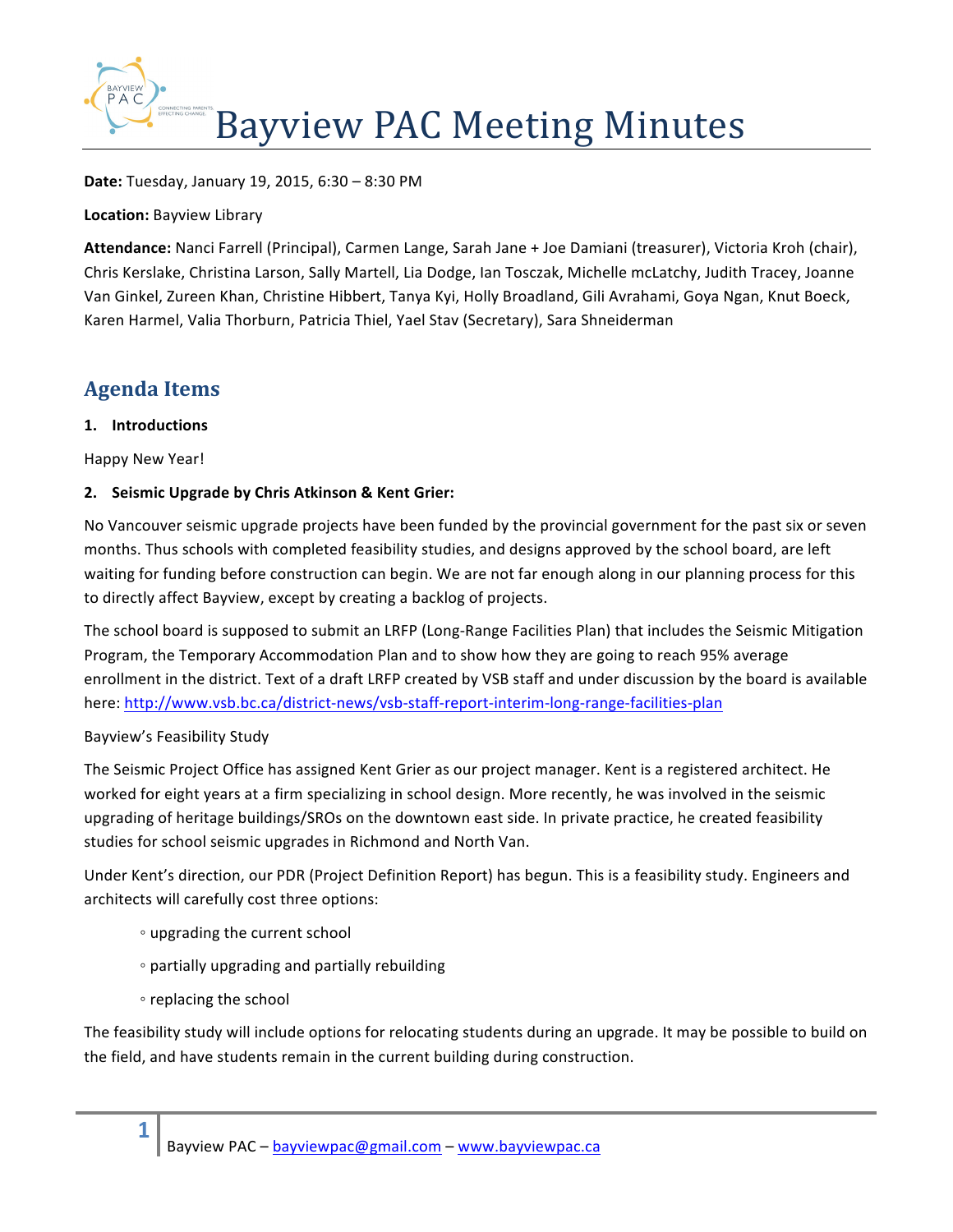

Several private companies have been hired to provide expertise:

- Acton Ostry, architects
- RJC, structural engineers
- MMM Group, electrical engineers
- Rocky Point, mechanical engineers

Along with surveyors and soil samplers, these consultants are due to begin work at Bayview on January 22.

There are no summaries provided to parents/the community during the feasibility study (though Kent and Chris are available to attend future PAC meetings to answer questions, etc.). After the lowest-cost option is recommended to the school board's facilities committee, parents will have the opportunity to comment. There will also be an opportunity to comment on design, once the feasibility study is complete.

Communication with Kent is only through our principal. However, Chris will remain as our liaison with the school board and will serve as our representative at meetings with the PDR team.

Parents at the PAC meeting emphasized to Kent the importance of JKC and the preschools to the Bayview community.

#### **3. Teacher's Report, by Ian and Lia:**

For highlights of activities see appendix.

Ian demoed iPad use (Book Creator app).

VSB doesn't fund the software of the smart boards. PAC can look into software purchase.

Presented Camp Summit in Squamish mid June. 10 families are not able to pay the \$260 for the camp.

Joe: PAC can fund the required (after fundraising) through the gaming grant, as this is an extra curricular activity.

#### **4. Principal's update, by Nanci:**

Nanci presented the new provincial curriculum: designed to respond to be engaging and personalized for students. There are core competencies, essential learning and literacy and numeracy foundations. The staff will get an overview on Pro-D day.

#### **5. Bayview Gala, by Joss:**

**2**

This event funds 75% of the PAC. This year the theme is Rio carnival. Tickets available for sale online, including childcare and volunteering options. Always need volunteers.

#### **6. PAC budget for 2015/2016, by Joe:**

The Halloween howl raised \$1500, Christmas market raised \$900,

We funded the school \$31,000 this year (\$13000 for 30 iPads and a cart).

Patricia: Did the PAC allocate a budget for future maintenance for the newly purchased iPad Minis? Need to follow up and understand whether this is fixed time lease, and whether there's a maintenance plan.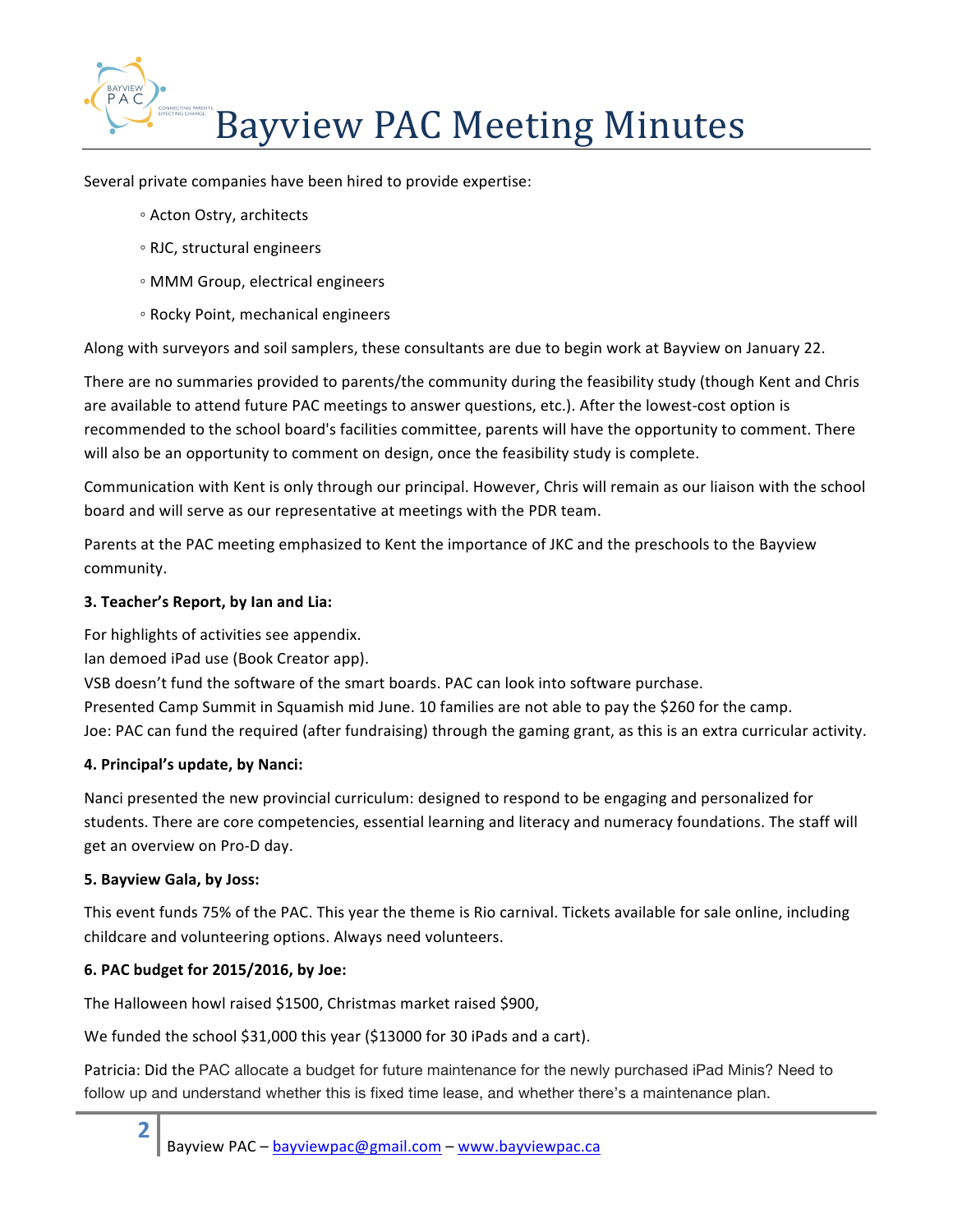

We have \$9500 in the gaming grant account. Will be used for extra curricular activities.

Options for gaming grant projects: Outdoor class, natural playground...

#### **7. Advocacy update by Gili:**

PAN parent advocacy network: New website panvancouver.ca. There's an online petition – please sign and share. Your elected officials need to hear what is important to you.

Postcards campaign: Postcards will be delivered in person to the ministry of education (with media coverage).

3 items on a letter that will be sent tomorrow to minister of education Mike Bernier:

- The seismic funding is held in order to make the VSB comply with the ministry's capacity rate. The seismic freeze is not in line with children safety as 1st priority.
- Capacity of 95% will mean elimination of music rooms, drama rooms, sensory room, computer rooms, preschools, and more.
- New curriculum cannot be supported by the 95% capacity. Require to exempts these spaces from the 95% capacity.

Feb  $24^{th}$  panel on public education – please plan to come.

#### **8. Bayview yearbooks**

Tanya – will need \$100 later

**8. PAC meeting adjourned**

## **Appendix: Teachers' Report - What We Are Doing**

#### **Div 12: Ms Taylor**

Skating 4 times with Div. 11.

Arts Umbrella fieldtrip – free fieldtrip sponsored by HSBC -> environmental issues are+computer. Won this opportunity by a draw. Only a number of schools get this opportunity!

#### **Div.8: Ms. Linton**

**3**

Chum salmon eggs arrive on Jan 22 (55 eggs). The habitat is outside room 211 on 2<sup>nd</sup> floor. Students will learn about the lifecycle, fish anatomy, the importance of salmon in the environment (stream to ocean). The Fry will be released in April-May at Spanish banks stream.

#### **Resource teacher E. Medina:**